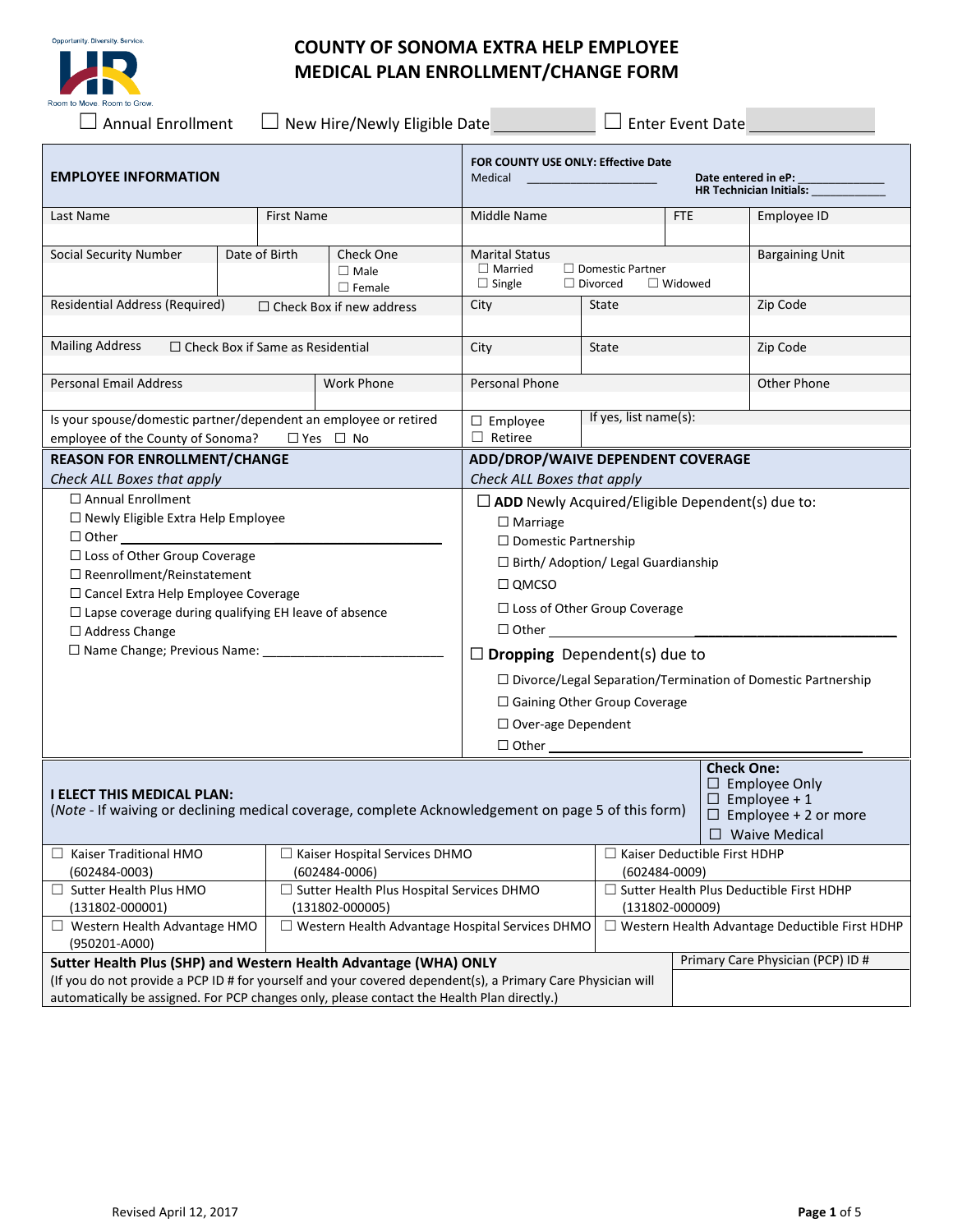Employee Name: \_\_\_\_\_\_\_\_\_\_\_\_\_\_\_\_\_\_\_\_

Employee ID: \_\_\_\_\_\_\_\_\_\_\_\_\_\_\_\_\_\_\_\_

| <b>ELIGIBLE DEPENDENT INFORMATION:</b> List ALL person(s) to be covered |                                                                   |                              |                                                                                                |                                                   |                                   |                                   |                                      |                                              |
|-------------------------------------------------------------------------|-------------------------------------------------------------------|------------------------------|------------------------------------------------------------------------------------------------|---------------------------------------------------|-----------------------------------|-----------------------------------|--------------------------------------|----------------------------------------------|
| <b>Spouse/Domestic Partner:</b>                                         |                                                                   |                              |                                                                                                |                                                   |                                   |                                   |                                      |                                              |
| Last Name, First Name, MI                                               | Medical                                                           | <b>Check One</b>             | Date of Birth                                                                                  |                                                   | <b>Social Security (Required)</b> | Relationship                      |                                      |                                              |
|                                                                         | $\Box$ Add<br>$\Box$ Continue<br>$\Box$ Delete<br>$\square$ Waive | Male<br>Female               |                                                                                                |                                                   |                                   |                                   |                                      |                                              |
| <b>Mailing Address (If different from Employee)</b>                     |                                                                   |                              | <b>Permanently</b><br><b>Disabled</b><br>∃ Yes                                                 | <b>IRS Qualified</b><br>Dependent<br>$\exists$ No |                                   | <b>SHP and WHA Enrollees ONLY</b> | <b>Primary Care Physician</b><br>ID# | <b>Previously</b><br>Seen<br>$\exists$ Yes   |
|                                                                         |                                                                   |                              | ∃ No                                                                                           | ∃ Yes                                             |                                   |                                   |                                      | _ No                                         |
| Child:                                                                  |                                                                   |                              |                                                                                                |                                                   |                                   |                                   |                                      |                                              |
| Last Name, First Name, MI                                               | Medical                                                           | <b>Check One</b>             | <b>Date of Birth</b>                                                                           |                                                   |                                   | <b>Social Security (Required)</b> | Relationship                         |                                              |
|                                                                         | $\Box$ Add<br>$\Box$ Continue<br>$\Box$ Delete<br>$\square$ Waive | $\Box$ Male<br>$\Box$ Female |                                                                                                |                                                   |                                   |                                   |                                      |                                              |
| <b>Mailing Address (If different from Employee)</b>                     |                                                                   |                              | Permanently<br><b>Disabled</b><br>∃ Yes                                                        | <b>IRS Qualified</b><br>Dependent<br>∃ No         |                                   | <b>SHP and WHA Enrollees ONLY</b> | <b>Primary Care Physician</b><br>ID# | Previously<br>Seen<br>∃ Yes                  |
|                                                                         |                                                                   |                              | ∐ No                                                                                           | ∃ Yes                                             |                                   |                                   |                                      | ∐ No                                         |
| Child:                                                                  |                                                                   |                              |                                                                                                |                                                   |                                   |                                   |                                      |                                              |
| Last Name, First Name, MI                                               | Medical                                                           | <b>Check One</b>             | Date of Birth                                                                                  |                                                   |                                   | <b>Social Security (Required)</b> | Relationship                         |                                              |
|                                                                         | $\Box$ Add<br>$\Box$ Continue<br>$\Box$ Delete<br>$\square$ Waive | Male<br>$\Box$ Female        |                                                                                                |                                                   |                                   |                                   |                                      |                                              |
| <b>Mailing Address (If different from Employee)</b>                     |                                                                   |                              | Permanently                                                                                    | <b>IRS Qualified</b>                              |                                   |                                   | <b>Primary Care Physician</b>        | Previously                                   |
|                                                                         |                                                                   |                              | <b>Disabled</b><br>∃ Yes<br>$\Box$ No                                                          | Dependent<br>∃ No<br>$\Box$ Yes                   |                                   | <b>SHP and WHA Enrollees ONLY</b> | ID#                                  | Seen<br>$\exists$ Yes<br>$\Box$ No           |
| Child:                                                                  |                                                                   |                              |                                                                                                |                                                   |                                   |                                   |                                      |                                              |
| Last Name, First Name, MI                                               | Medical                                                           | <b>Check One</b>             | Date of Birth                                                                                  |                                                   |                                   | <b>Social Security (Required)</b> | Relationship                         |                                              |
|                                                                         | $\Box$ Add<br>$\Box$ Continue<br>$\Box$ Delete<br>$\square$ Waive | $\Box$ Male<br>$\Box$ Female |                                                                                                |                                                   |                                   |                                   |                                      |                                              |
| <b>Mailing Address (If different from Employee)</b>                     |                                                                   |                              | <b>IRS</b> Qualified<br>Permanently                                                            |                                                   | <b>Primary Care Physician</b>     | Previously                        |                                      |                                              |
|                                                                         |                                                                   |                              | <b>Disabled</b><br>∃ Yes<br>∃ No                                                               | Dependent<br>∃ No<br>□ Yes                        |                                   | <b>SHP and WHA Enrollees ONLY</b> | ID#                                  | Seen<br>∃ Yes<br>_ No                        |
| Child:                                                                  |                                                                   |                              |                                                                                                |                                                   |                                   |                                   |                                      |                                              |
| Last Name, First Name, MI                                               | Medical                                                           | <b>Check One</b>             | Date of Birth                                                                                  |                                                   |                                   | <b>Social Security (Required)</b> | Relationship                         |                                              |
|                                                                         | $\Box$ Add<br>$\Box$ Continue<br>$\Box$ Delete<br>$\square$ Waive | $\Box$ Male<br>$\Box$ Female |                                                                                                |                                                   |                                   |                                   |                                      |                                              |
| <b>Mailing Address (If different from Employee)</b>                     |                                                                   |                              | <b>IRS Qualified</b><br>Permanently<br><b>Disabled</b><br>Dependent<br>$\sqsupset$ Yes<br>∃ No |                                                   |                                   | <b>SHP and WHA Enrollees ONLY</b> | <b>Primary Care Physician</b><br>ID# | <b>Previously</b><br>Seen<br>$\sqsupset$ Yes |
|                                                                         |                                                                   |                              | $\Box$ No                                                                                      | $\Box$ Yes                                        |                                   |                                   |                                      | $\Box$ No                                    |
| Child:                                                                  |                                                                   |                              |                                                                                                |                                                   |                                   |                                   |                                      |                                              |
| Last Name, First Name, MI                                               | Medical                                                           | <b>Check One</b>             | Date of Birth                                                                                  |                                                   |                                   | <b>Social Security (Required)</b> | Relationship                         |                                              |
|                                                                         | $\Box$ Add<br>$\Box$ Continue<br>$\Box$ Delete<br>$\square$ Waive | $\Box$ Male<br>$\Box$ Female |                                                                                                |                                                   |                                   |                                   |                                      |                                              |
| <b>Mailing Address (If different from Employee)</b>                     |                                                                   |                              | Permanently<br><b>Disabled</b><br>∃ Yes                                                        | <b>IRS Qualified</b><br>Dependent<br>$\Box$ No    | <b>SHP and WHA Enrollees ONLY</b> |                                   | <b>Primary Care Physician</b><br>ID# | Previously<br>Seen<br>$\sqsupset$ Yes        |
|                                                                         |                                                                   |                              | $\Box$ No                                                                                      | □ Yes                                             |                                   |                                   |                                      | $\Box$ No                                    |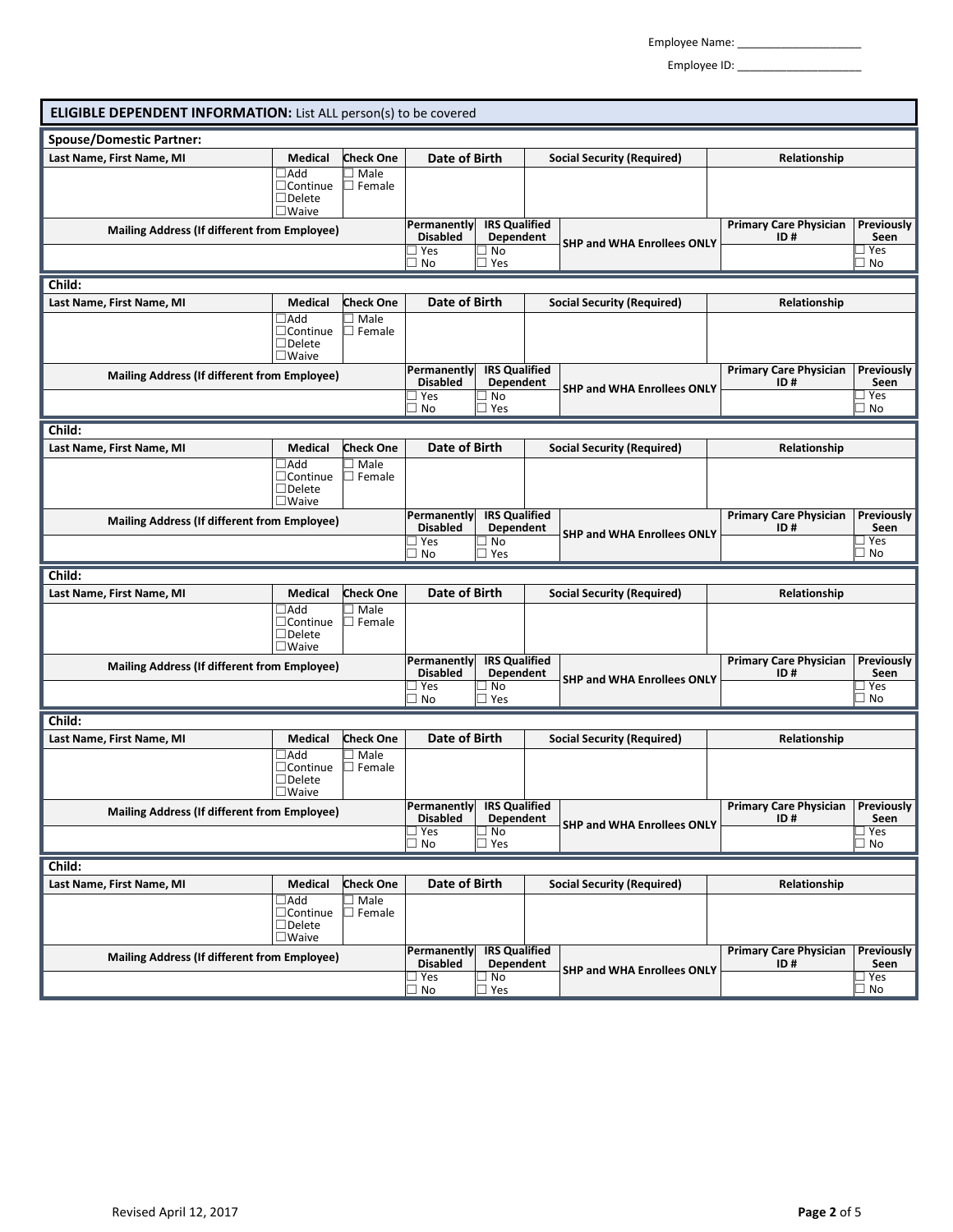Employee ID:

**SIGNATURE REQUIRED - Sign the applicable Agreement for the Health Plan Provider you selected. Failure to sign will result in no medical plan enrollment.**

**Kaiser Permanente Benefit Plan Agreement: Kaiser Permanente HMO, Kaiser Hospital Services Deductible DHMO, or Kaiser Deductible First HDHP**

### **Kaiser Foundation Health Plan Arbitration Agreement**

I understand that (except for Small Claims Court cases, claims subject to a Medicare appeals procedure or the ERISA claims procedure regulation, and any other claims that cannot be subject to binding arbitration under governing law) any dispute between myself, my heirs, relatives, or other associated parties on the one hand and Kaiser Foundation Health Plan, Inc. (KFHP), any contracted health care providers, administrators, or other associated parties on the other hand, for alleged violation of any duty arising out of or related to membership in KFHP, including any claim for medical or hospital malpractice (a claim that medical services were unnecessary or unauthorized or were improperly, negligently, or incompetently rendered), for premises liability, or relating to the coverage for, or delivery of, services or items, irrespective of legal theory, must be decided by binding arbitration under California law and not by lawsuit or resort to court process, except as applicable law provides for judicial review of arbitration proceedings. I agree to give up our right to a jury trial and accept the use of binding arbitration. I understand that the full arbitration provision is contained in the *Evidence of* Coverage.

| Signature Required for Kaiser Permanente Plan | Date |
|-----------------------------------------------|------|

| Employee Name: |  |
|----------------|--|
|----------------|--|

| Employee ID: |  |
|--------------|--|
|--------------|--|

**Sutter Health Plus Member Agreement: Sutter Health Plus HMO ML42 , Sutter Health Plus Hospital Services Deductible DHMO ML21, or Sutter Health Plus Deductible First HDHP HD01/HD51**

#### **BINDING ARBITRATION**

Sutter Health Plus handles and resolves member disputes through grievance, appeal and independent medical review processes. However, in the event that a dispute is not resolved in those processes, Sutter Health Plus uses binding arbitration as the final method for resolving all such disputes.

As a condition of your membership in Sutter Health Plus, you agree that any and all disputes between yourself (including any heirs or assigns) and Sutter Health Plus, including claims of medical malpractice (that is as to whether any medical services rendered under the health plan were unnecessary or unauthorized or were improperly, negligently or incompetently rendered), except for small claims court cases and claims subject to ERISA, shall be determined by binding arbitration. Any such dispute will not be resolved by a lawsuit or resort to court process, except as California law provides for judicial review of arbitration proceedings. You and Sutter Health Plus, including any heirs or assigns to this Agreement*,* are giving up their constitutional right to have any such dispute decided in a court of law before a jury, and instead are accepting the use of binding arbitration.

I hereby agree to give up my/our right to a jury trial and accept the use of binding arbitration. I understand that the full arbitration provision is contained in the Group Subscriber Contract and *Evidence of Coverage and Disclosure Form*.

| Employee Signature | Date |
|--------------------|------|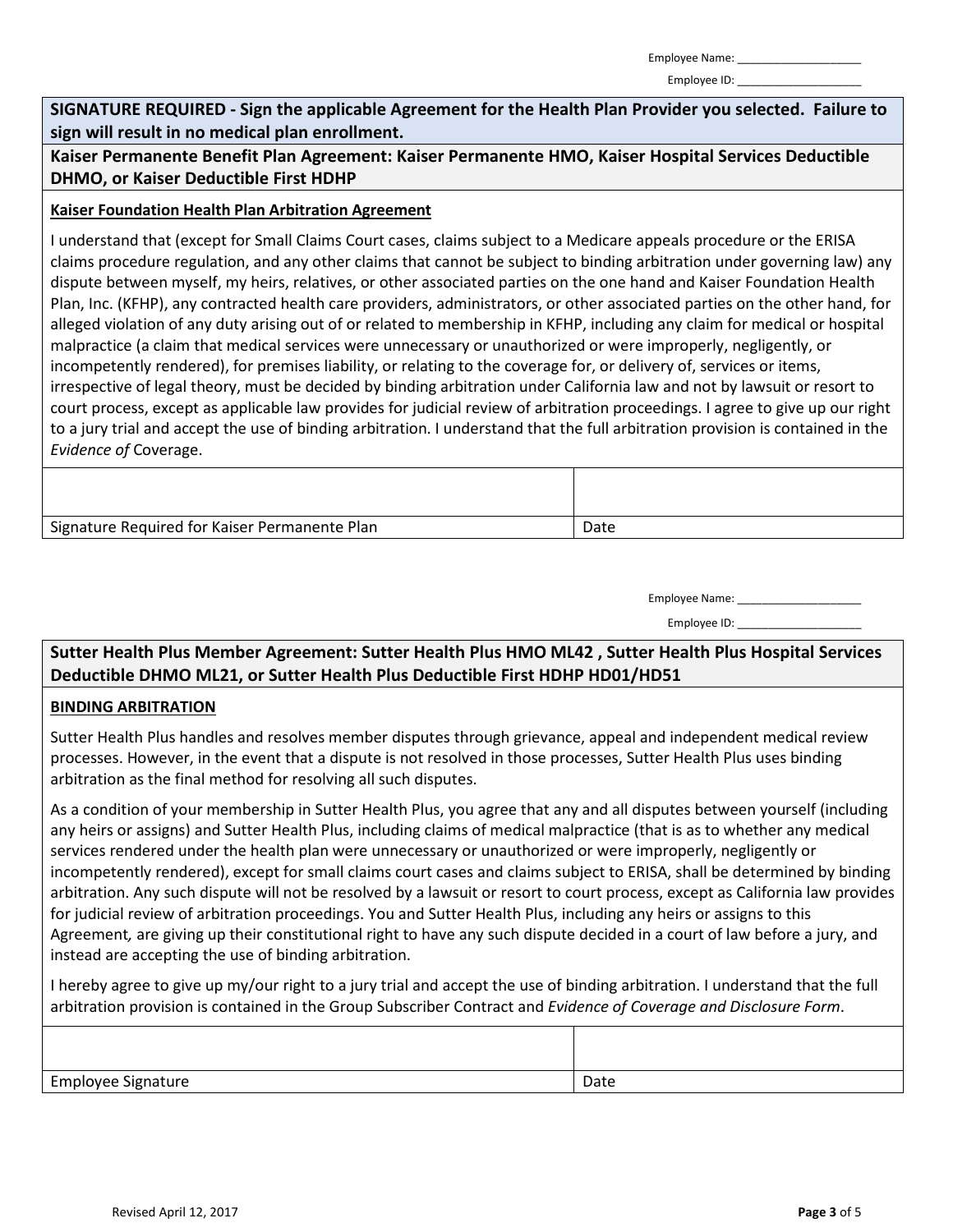## **Western Health Advantage Arbitration Agreement: Western Health Advantage HMO, Western Health Advantage Hospital Services DHMO, or Western Health Advantage Deductible First HDHP**

#### Western Health Advantage Arbitration Agreement

By signing below, I acknowledge that I have read, understand and agree to the terms and arbitration agreement stated below. A reproduction of this form shall be valid as an original.

- A. On behalf of myself and my eligible Dependents, I hereby apply for health care services coverage offered by Western Health Advantage (WHA) through my Employer, and agree to be bound by the WHA Group Service Agreement, Evidence of Coverage and Disclosure Form, and this Enrollment/Change Form.
- B. **ARBITRATION AGREEMENT: I AGREE AND UNDERSTAND THAT ANY AND ALL DISPUTES BETWEEN MYSELF (INCLUDING ANY HEIRS OR ASSIGNS) AND WESTERN HEALTH ADVANTAGE, INCLUDING CLAIMS OF MEDICAL MALPRACTICE (THAT IS AS TO WHETHER ANY MEDICAL SERVICES RENDERED UNDER THE HEALTH PLAN WERE UNNECESSARY OR UNAUTHORIZED OR WERE IMPROPERLY, NEGLIGENTLY OR INCOMPETENTLY RENDERED), EXCEPT FOR SMALL CLAIMS COURT CASES AND CLAIMS SUBJECT TO ERISA, SHALL BE DETERMINED BY SUBMISSION TO BINDING ARBITRATION. ANY SUCH DISPUTE WILL NOT BE RESOLVED BY A LAWSUIT OR RESORT TO COURT PROCESS, EXCEPT AS CALIFORNIA LAW PROVIDES FOR JUDICIAL REVIEW OF ARBITRATION PROCEEDINGS. THE PARTIES, INCLUDING ANY HEIRS OR ASSIGNS, TO THIS ARBITRATION AGREEMENT ARE GIVING UP THEIR CONSTITUTIONAL RIGHT TO HAVE ANY SUCH DISPUTE DECIDED IN A COURT OF LAW BEFORE A JURY, AND INSTEAD ARE ACCEPTING THE USE OF BINDING ARBITRATION.**

Employee Signature **Date 2018** and 2018 and 2019 and 2019 and 2019 and 2019 and 2019 and 2019 and 2019 and 2019 and 2019 and 2019 and 2019 and 2019 and 2019 and 2019 and 2019 and 2019 and 2019 and 2019 and 2019 and 2019 an

## **Employee Authorization and Signature (Required)**

I hereby elect the benefit plan(s) designated on page one of this form. I have also listed my eligible dependent(s) to be added to, or deleted from, the designated benefit plan(s). I also declare under penalty of perjury that all eligible dependents listed above meet the plans' eligibility requirements and all eligible dependents listed as IRS Qualified dependents meet the IRC Section 152 definition of a qualified dependent.

I authorize my employer to deduct from my salary the amount required to cover my share of the premium payment (including any future premium increases). I agree for myself and my dependent(s), effective immediately and for as long as necessary to process claims:

- To be bound by the terms and conditions of the applicable Group Agreement as it may be amended
- To authorize providers who have rendered services to me and my dependent(s) to make health information and records regarding those services available to the health plan and their providers who, in turn, may share such records among themselves.
- To complete and submit consents, releases assignments, and other documents related to protecting the health plan's rights under the Group Agreement. This includes coordinating benefits with other group health plans, insurance policies, Worker's Compensation, or Medicare. I also agree to pay the cost incurred by the health plan out of any awards, settlements, or payments made to me in connection with personal injuries sustained by me or my dependent(s).
- I certify each Social Security number listed on this application is correct.

I understand that I must complete a new **County of Sonoma Employee Benefits Enrollment/Change Form within 31 days** of a change in this qualification or a change of benefit eligibility. I understand that the employee portion of the benefit premiums will be pre-tax only for IRS Qualified dependents. Further, I understand that I am responsible for the tax consequences (including interest and penalties) should there be any misstatement made on this declaration, or even in the absence of a misstatement, should the IRS or the State of California so determine that the benefits I am receiving for dependents listed as Qualified are found to be Non-Qualified.

I also certify that the information provided on this form is complete, true, and correct to the best of my knowledge.

| <b>Employee Signature</b> | Date |
|---------------------------|------|
|                           |      |